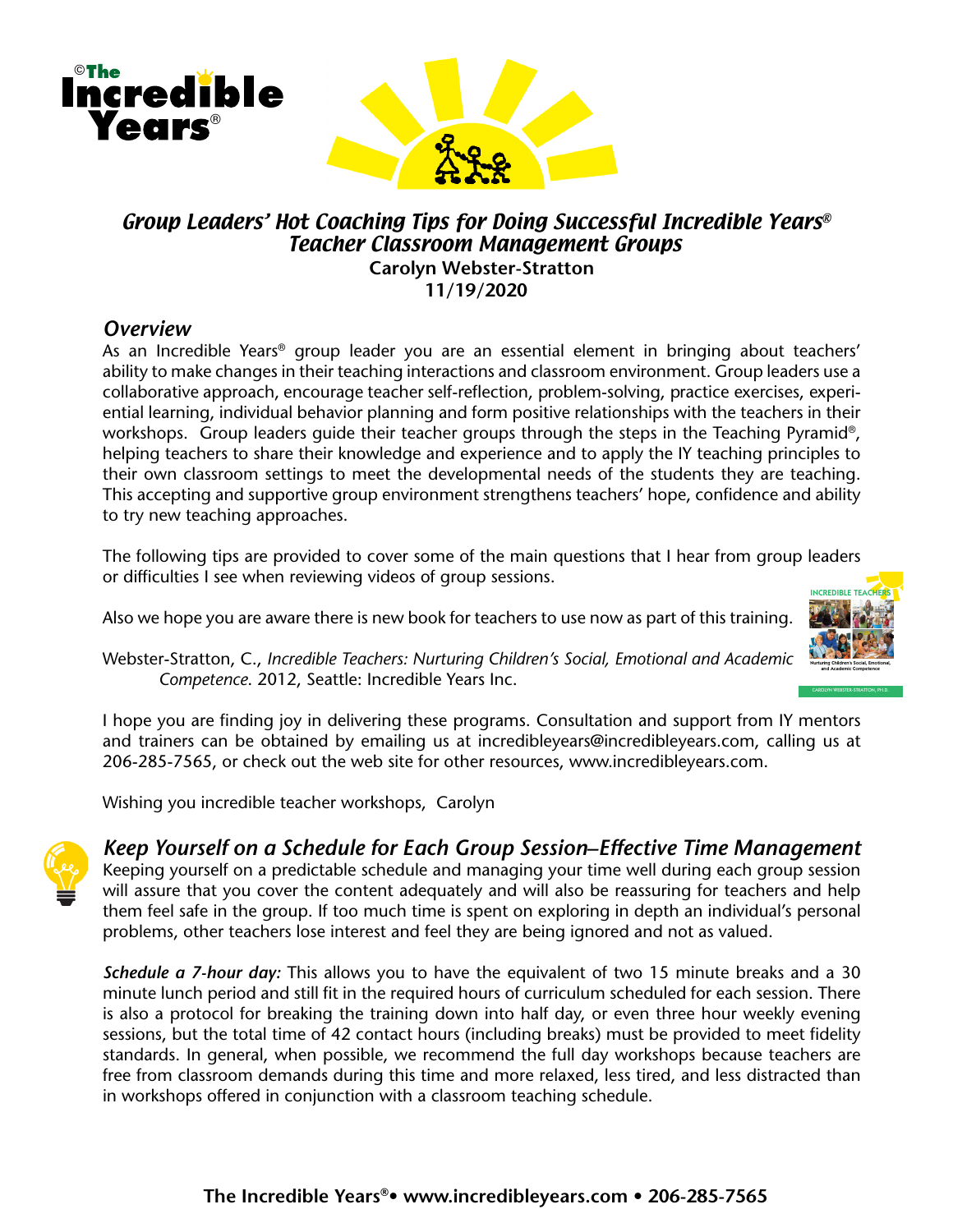# *Tips for Review of Classroom Activities*



Start the workshop on time and after the first workshop take the first 30-45 minutes for a classroom activities review. During this review, you may ask teachers to report on a variety of things: for example, they will share specific classroom management strategies that they tried based on the content covered in the prior session, as well as gems learned from the reading that they did in the *Incredible Teachers* book, and progress with their behavior plans.

As group leader it is important that you are specific about what you want teachers to share. Questions such as: *"how have things gone since the last session?"* will lead to unfocused and off-topic reports. Instead ask them to report on particular aspects of their assigned experiences.

Teachers will have completed self-monitoring checklists in previous workshop and have set individual goals around these activities, so you may ask them to focus on how they implemented their goals. For example, *"last session we asked you to look at the self-reflection checklists about building relationships with your students and to pick one relationship-building strategy to use on a child in your classroom. As we go around the room, I'd like each of you to share what your goal was and how you achieved it."* This exercise might be first done in a buzz format followed by group sharing after the individual sharing.

*Group leader role:* As teachers share their experiences the group leader role is to validate and support teachers' efforts, and to help the teacher and group reflect on the experience. The group leader may first paraphrase what the teacher has done and link the experience to a principle from prior session. *"What a great example of the principle of joining in the child's imaginary world as a way to build relationships! The importance of imaginary play was one of our principles last time."* Group leaders will also probe for more details. If a teacher shares that he tried to connect with a student, the group leader might say: *"It sounds like you were really working hard to make a connection with him—do you remember what you said to him?"* Group leaders can also ask questions that help teachers to reflect on the rationale for and/or the outcome of using a strategy: *"what are the benefits for the student of doing that?" or, "What did you notice about how he responded?" "How did that feel to you?"* It is important for teachers to understand the rationale underlying a strategy and how it is helpful for a particular student's goals.

*Managing time:* In a large group you will not be able to have every teacher share a response to every question that you ask. Some sharing can be done in pairs in "buzzes" and then some teachers can share back in the large group. However, do not spend more than 5 minutes with paired sharing; the group members will benefit from hearing the experiences of their colleagues and from the observations and summaries that you as the group leader introduce. Group leaders may need to call on specific teachers by name for some responses, so that quieter members are also heard.

# *Tips for Introducing the New Topic*

This will take 20-30 minutes. First the group leader provides an overview of the topic—this should be brief and will involve showing where the new content fits into the teaching pyramid and providing a brief definition or explanation of the topic to be discussed. The introductory narration to the topic can also be used for this overview.

Next the group leader engages the group in an exploratory discussion about the topic. The manual has suggested questions that may be asked to stimulate discussion. Pick one or two of these questions for this introduction. Other questions may be saved and introduced later in the day as teachers watch vignettes. This introductory discussion should be brief (5-10 minutes).

*Benefits/Barriers:* The most important part of the introduction to the new topic is the benefits/barriers discussion. This should be done for most topics including play, praise, incentives, and ignoring. A benefits/barriers exercise is NOT done for the Time Out topic until that topic has been fully explained.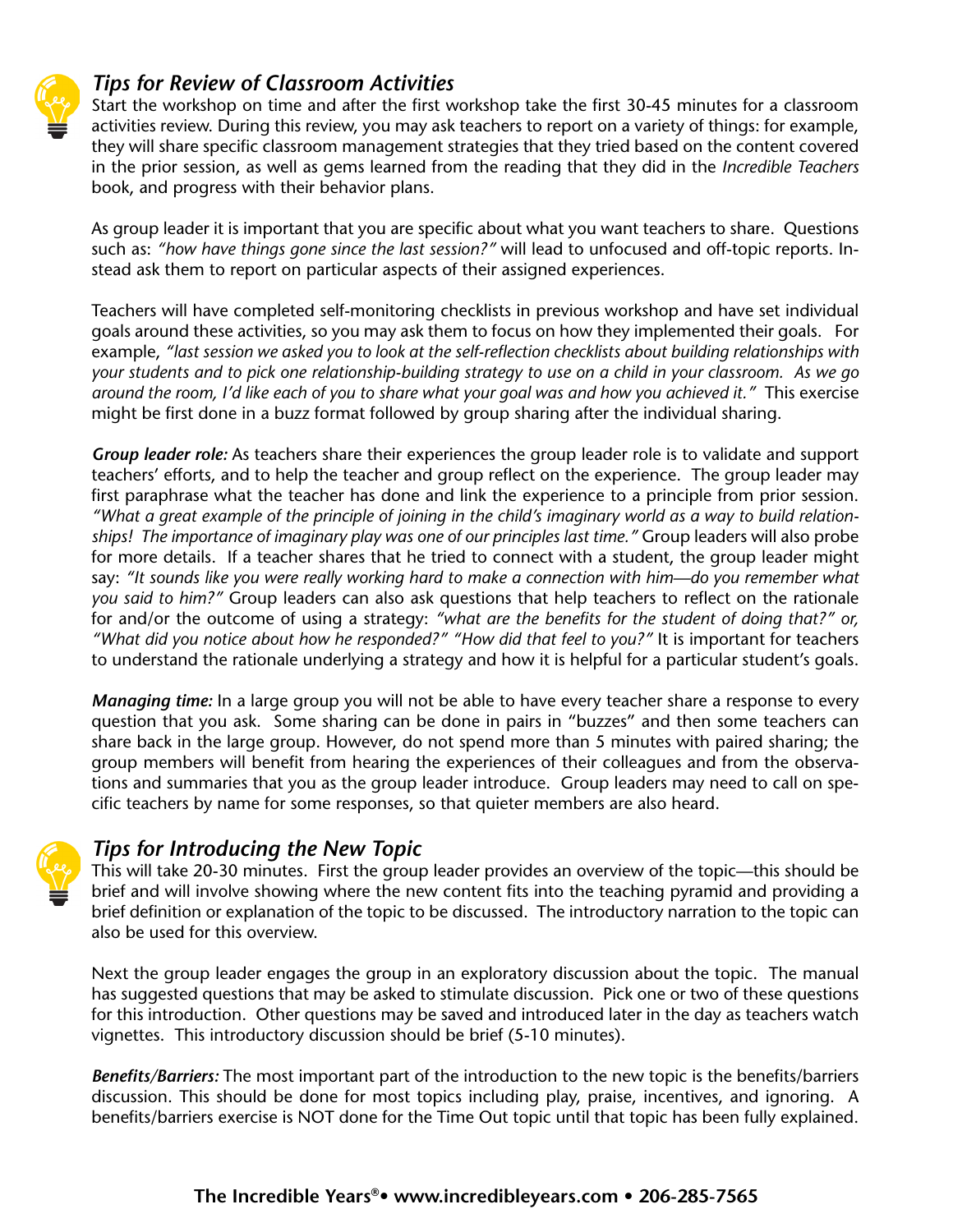Benefits/barriers discussions should always be done as a large group discussion. This is a place where you as the leader want a chance to reinforce the ideas that come up and to process and respond to the contributions. Always start with benefits. In this part of the discussion just listen to teachers, validate their ideas, expand on the idea, or perhaps ask a question: *"what's the value of that for the student?"* Give time and space for a long list of benefits. Perhaps ask an additional question: e.g. *"We have some good benefits for the child here. Are there any benefits to you as a teacher when you do emotion coaching?"* These benefits are written down on a large flip chart.

For the barriers discussion, the goal is to brainstorm a list of the barriers (without evaluation), and not to try to fix, persuade otherwise or problem solve the barriers at this time. You don't need to convince the group of the usefulness of the strategy during this exercise. If you do try, and if the teacher is resistant, then you will come across as not listening to her, and also may further push her into her resistance. Instead, you only need to validate, make sure you understand the barrier, and get it written down. This lets teachers know that you hear them. It also lets you know what issues you'll need to deal with later in the program when you are showing the vignettes and will help you know how to tailor practices according to individual teachers concerns. It will be helpful in reducing resistance later because you've invited it out in the open. You can validate without agreeing with the barrier—e.g. *"So, it sounds like one worry about using incentives is that they may reduce children's*  intrinsic motivation. That's certainly a barrier. We want to foster children's motivation and the worry that *incentives may interfere with this may make us reluctant to use them."* 

At the end, you can summarize: *"So we can see that there are many ways that praise can benefit children—there are also some barriers—things that keep us from praising, or ways that praise can backfire and become ineffective. As we go through the material today, let's work together to come up with a list of principles of things that we think make praise work—what makes effective praise. And also we'll will explore these barriers further and see if we can come to some agreement with a group about ways to avoid the barriers."*

This summary provides a smooth transition into the vignettes and gives some purpose to the discussions you're going to have and to the list of principles that you're going to build. In addition, when summarizing the list of benefits and barriers it can be useful to ask, who are benefits to in the short run and long run and who are the barriers to? It can be a an important insight when teachers realize that some of the barriers to limit setting for example are to the teacher in the short run because she may have to deal with oppositional behavior and defiance. However, in the long run the teacher may see the eventual benefits for the student (and the teacher) by consistently following through with clear limits. On the other hand in the short run it might be tempting for a teacher not to limit set resulting in some long-term difficulties.

# *Tips for Using the Vignettes*

*Selecting Vignettes:* You will not have time to show all vignettes. In general we find that leaders can show approximately 20 vignettes per 6-7 hour session. The workshop protocols provide some recommended core vignettes to be shown for each session (these are marked with a cross **†**). We feel that these are good vignettes to show for any age because they illustrate key principles. Suggestions are also made about vignettes that are more relevant for preschool versus primary grades. It is important to eventually learn all the vignettes so that you can make choices of vignettes that are particularly relevant for particular classrooms and students.

When choosing additional or alternative vignettes consider the following:

- Teachers' understanding and prior familiarity of the content and principles being taught
- Vignettes that represent the developmental level of children in their classrooms
- Vignettes that have children with temperaments and development similar to those of children in their classroom.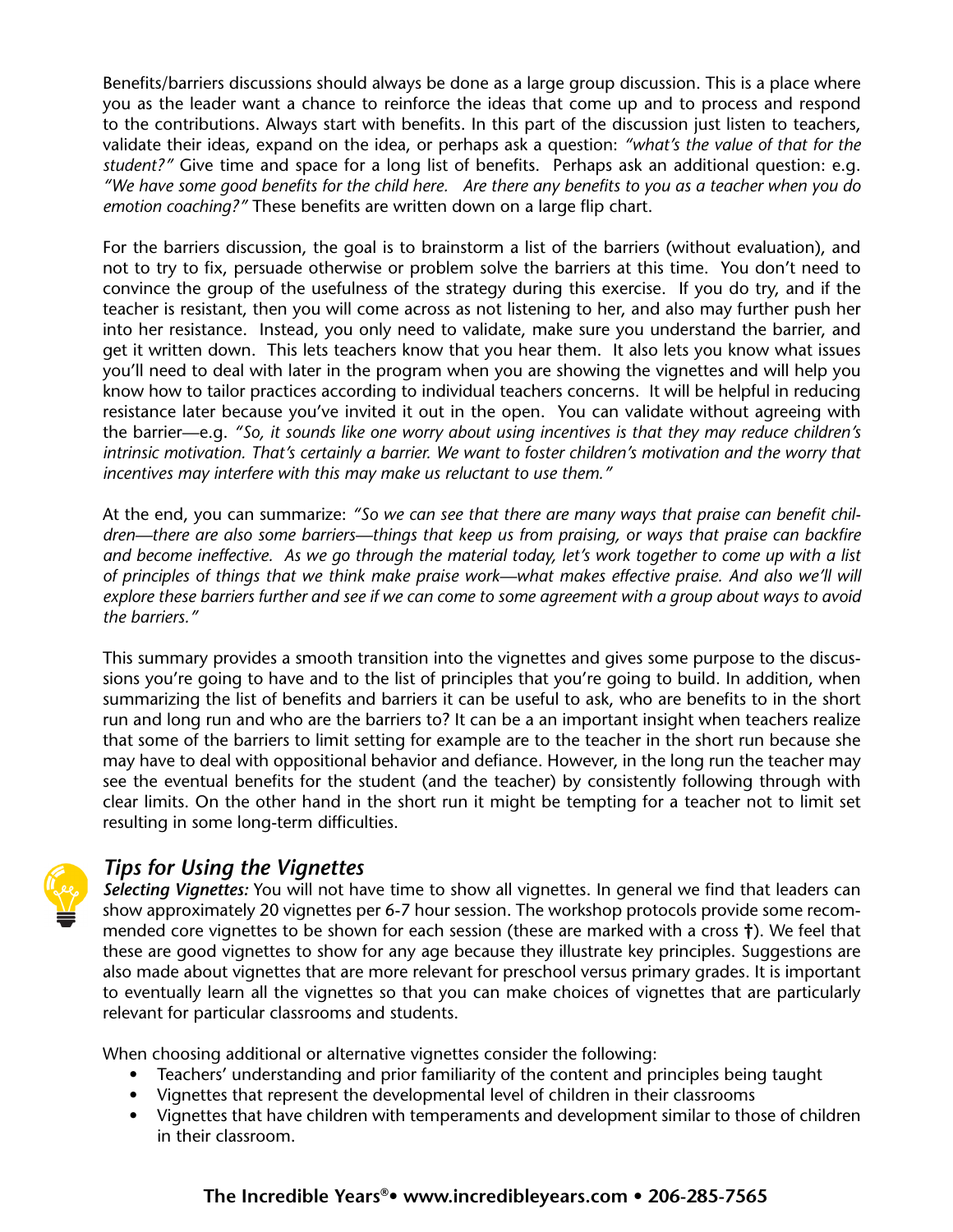For teachers who find the topic material new, unfamiliar or confusing, group leaders will want to show more vignettes to help them understand the key concepts, to see how to use a particular teacher management strategy and to appreciate how the children respond to this approach.

*Setting up Vignettes:* Before showing a vignette focus the teachers on what you will show and what you want them to look for. This should be brief, but will give them a context and keep them focused on what to look for. E.g. *"In this next vignette you'll see how a teacher is using the ignoring strategy with a boy who is out of his seat. Think about what makes her approach effective."* 

*Starting the Discussion:* To start the discussion after the vignette, you will ask a question that allows teachers to share their reactions. For example: *"What was effective about her ignoring?"* or *"Do you think that the student's strategy for getting attention worked?" "What did you see the teacher doing?"* Based on teachers' responses you will ask other questions that explore different aspects of the vignette. The manual provides sample questions for you to use, but you can also use your own questions to tailor the discussion to the group. There are spaces in the manual for you to record your favorite questions that work well for you in drawing out the key principles.

*Going Deeper:* Often teachers will comment on what they see in the vignette. For example, *"Well, the teacher is trying to redirect him at the same time she's ignoring his tantrum."* It can be useful to follow up with questions that explore the rationale for the strategy: *"What's the benefit of that for the student?" "What is the student learning?" "What do you think the teacher's goal is?" "Why do you think she made that choice?"* 

*Process Each Vignette and Pause Longer Vignettes:* Rich discussions often happen based on small moments in the vignettes. Always pause after every vignette to have a discussion and allow for reflection and questions. If the vignette is worth showing, it's worth discussion. (Discussions don't always have to be long.) Some vignettes have built-in pauses—always take advantage of those and stop the video to discuss what has just happened. Pause longer vignettes once or twice through the vignette and ask teachers to discuss what they just saw. It is also useful to pause at a critical moment and ask: *"what would you do next?"* Sometimes these responses can lead to a practice for how they would handle the situation before actually seeing how the vignette plays out.

*Identification of principles:* Throughout the program you will be helping teachers to identify key principles. These may be ideas that apply to almost all classroom interactions (e.g., the attention principle or the modeling principle) or they may be ideas that apply to a specific topic (e.g. use labeled praise). The goal is to listen to the teachers' ideas and discussions and to hear when they have talked about a key principle. The vignettes will almost always bring out these key ideas, and you can phrase questions to help this happen. For example, *"What do you notice about what she is paying attention to in that interaction?"* Once you hear the principle, you will highlight it, label it as a principle or key concept, and have your co-leader record it using the teacher's name for the principle. This should be a deliberate process. *"Oh, Katherine you got one of our key principles. Let's get that written down."* Then you and the group can think of how to word it. *"So, what shall we say—it's the principle of ignoring a behavior without ignoring the child completely."* By drawing attention to the key concept/principles, you are helping to make this an idea that is overarching—and can apply to a lot of different situations.

Once a principle has been identified, you can refer back to it with other vignettes, use it in your end of the day summary, and notice when teachers are using examples of the principles in their own practice. Moreover by using the teacher's name with the principle, you are highlighting the teacher's insights and expertise. The workshop outlines provide ideas for some key principles and workshop blackboard notes provide other examples of some of the key principles that you might listen for. *Don't get too caught up in worrying about whether something is a principle. If it seems important to you, call it a principle!*  A principle does not have to use psychological jargon but can be worded exactly as the teacher states it. For example, a teacher might say when that teacher (on the vignette) ignored his tantruming she

#### **The Incredible Years®• www.incredibleyears.com • 206-285-7565**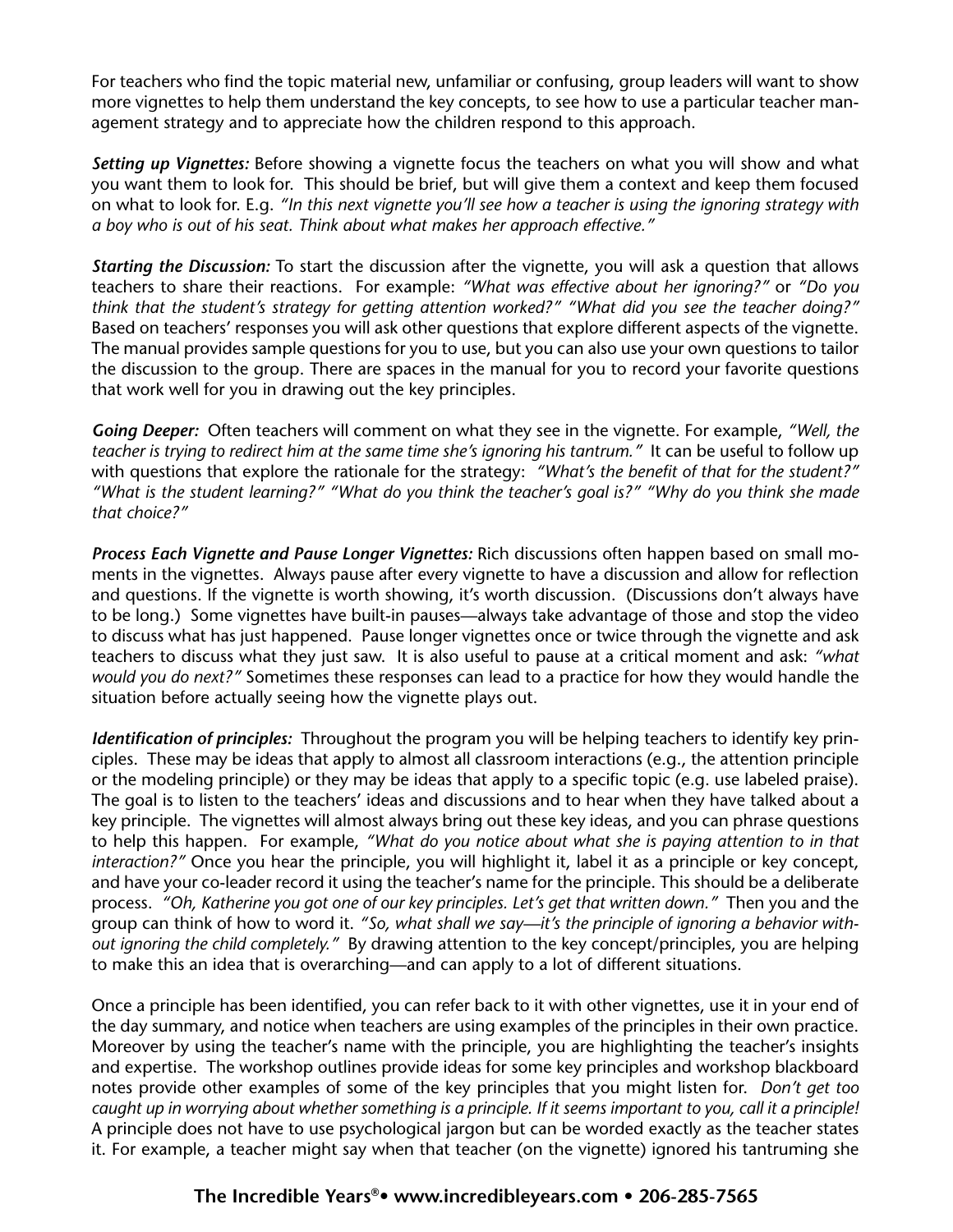was like a Buddha, incredibly calm. Then the group leader can say, *"Oh you get the Buddha principle, the importance of staying calm when ignoring."* 

*Managing Resistance to Vignettes:* Often when teachers first see the vignettes, they may respond with complaints about the teacher's clothing or hairstyles, classroom setting, cultural context, or particular teaching styles that they see. Newer group leaders can feel discouraged by this and feel tempted not to show vignettes, or to try hard to convince the teachers that the vignettes are good. As group leaders become more comfortable with showing the vignettes, resistance from the group usually disappears. Vignettes are meant to stimulate discussion, so even when teachers do not like a particular teacher's style, the group can learn from watching the vignette. Remember that the goal is to identify key principles of teaching. So if a teacher says: *"I don't agree with that—she shouldn't be standing over that child like that—she's smothering her."* You might respond with: *"So, I hear an important principle here—you're really tuned into how your body position might affect the child-teacher relationship. Let's look at this a bit more and write down your principle. Could you show us how you would place yourself if you were that teacher?"* This approach identifies the key idea and then focuses the teacher on how to make the interaction more effective. So, rather than trying to make the teacher like what she sees on the vignette, the group leader facilitates a discussion about a key teaching principle. If teachers are bothered by the cultural context or by the classroom setting, you can acknowledge the differences. If you can then identify a principle, teachers can be asked to think how the principle would apply in their own settings. For example, *"So, this doesn't look much like your classroom. I agree that this setting is different. Let's first think about what this teacher's goal is. What is she trying to do in her setting?"* Once you've gotten a principle from that you can then say: *"So, this teacher is trying to*  pay more attention to the children in her group that are listening to her and she's trying not to give that *wiggly boy any attention. She's using the attention principle to try to increase the positive behavior and reduce the negative behavior. How would that apply to your circle times? What behaviors could you attend to and what could you ignore?"*

Frequently at consultation days, more experienced group leaders will reflect that as they become more familiar and comfortable with the vignettes, they notice that they are no longer hearing teacher complaints about vignettes! The objective is not for teachers to necessarily copy what the teachers in the vignettes are doing, rather to discern the key principle of behavior management or child development and how to apply it in their situation. Having said that, we have heard teachers talk about doing something just like one of the teachers.

# *Role Plays or Practices*

Setting up numerous role plays or practices for teachers is critical to the learning processes. You may think from discussion that teachers understand the principle or topic but when you see them practice "in action" you will have a better idea of



their ability to put their ideas into real-life behaviors. There can be a discrepancy between how teachers cognitively would ideally like to behave and how they actually behave. It can be very difficult to think of the right words to use with children, manage angry thoughts and stressful feelings when children argue or disagree, or to follow through with consistent responses.

Role play practices help teachers to rehearse their behavior strategies, practice staying calm and using positive self-talk, and to get feedback from group leaders and other teachers about their skills. Here are some tips for successful role plays.

*Setting up a Large Group:* Most of the time practice should first be done in the large group so that you can scaffold and support the practice. Then teachers can move to small groups to copy what they saw modeled in the large group practice.

Remember you are the "director" of the role play and get to choose the actors, set the stage, and determine the script and roles for the things you want practiced. Always make sure that you have

#### **The Incredible Years®• www.incredibleyears.com • 206-285-7565**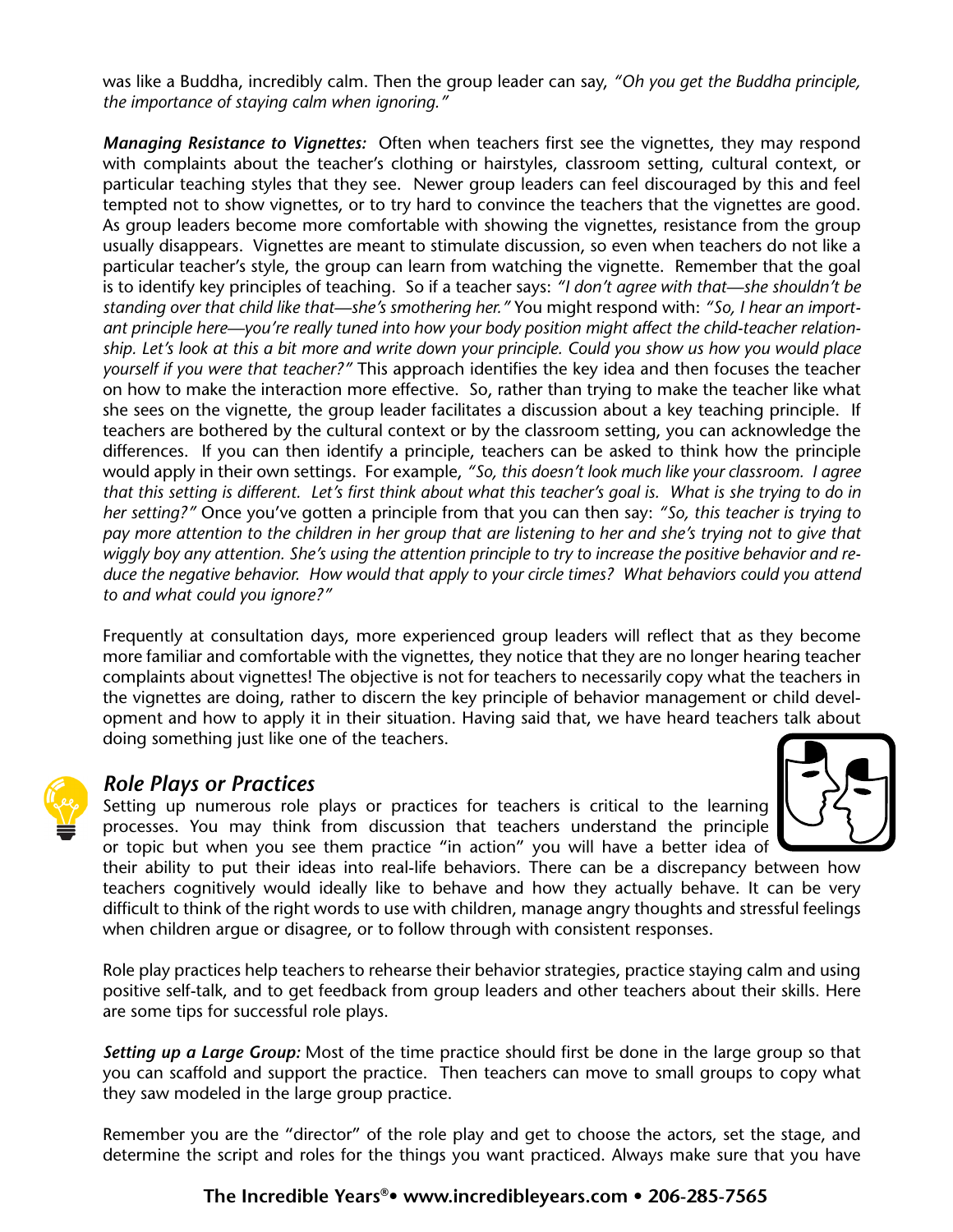covered the content prior to doing the role play. Then start with a simple role play that will illustrate the concept and achieve your learning objective for the practice.

*Use positive forecasting!* Present role plays as a valuable chance to practice or try out a strategy. Don't apologize for doing role plays and don't assume that teachers won't want to do them. If you are confident and positive about the practice, teachers will be too. Think about the difference between these two statements:

*"So, I know that everyone hates role plays, but we need to do them. So we'll try to get through this as well as we can."*

*"So, now we have a chance to practice and see what this looks like. I love doing these practices because it makes these strategies really come to life, and it gives us a chance to explore how children might respond in the classroom."*

Rather than ask for volunteers, select a teacher you think understands the behavioral concept and can successfully play the role of the teacher. Invite the teacher to help you, e.g., *"John, would you come up and help me by being the teacher in this next role play."* Then choose a teacher to be child. *"Sally will you be that child in your class who is always bothering the child sitting next to her."* (If you do this, remember to carefully set limits on what the bothering will look like and make sure that the teacher role player is equipped to handle the misbehavior.) Teachers, rather than group leaders, should be the role play participants. Teachers will learn more from being in the practices and if you are in the role play you will not be able to effectively scaffold or debrief the process.

*Set the scene and build a script:* Set up the role play by letting participants know the age of the child, developmental level and temperament of child, and what the child and teacher will do. First, ask the group for ideas for how the teacher should respond to the particular situation being set up. For example, *"So, in this practice, our teacher is going to be leading a circle time and Mark is going to be a 6 year-old child who is mildly wiggly and off task. Our other students will be listening. Our teacher is going to try to ignore him. What else can she do while she's ignoring to make the ignoring more effective?"* Get several ideas from the group. Record these on the flip chart as a rough script for the teacher. Using their suggestions, walk the teacher through her/her part in the role play before the practice starts. Give instructions to the child, letting him/her know whether they should be cooperative or noncompliant. If the child will be noncompliant, let them know if there are any limits (e.g., you should fuss and whine, but please don't throw things or hit). This is very important because you don't want the role play to require management techniques that haven't been taught yet.

*Supporting the practice:* Both the leader and co-leader can serve as coaches for the role play. Often one leader supports the role of the teacher and the other supports the role of the child. As the role play proceeds, freeze the scene at any time to give the teacher feedback for her effective skills, or to redirect, or to clarify something you didn't explain well. Provide the teacher role with plenty of scaffolding so s/he can be successful. Group members can also be asked to suggest ideas if the actor participant is stuck.

*Debriefing the practice:* Always debrief each role play. It can be helpful to start by asking for positive feedback from the group about the teacher's role: *"What did you see Maria doing well?"* Or *"What principles of ignoring did Bob use?"* Also debrief with the person playing child and playing teacher afterwards to find out how they felt during the practice. When applicable, rerun the role play with a different response using the ideas of another teacher. Sometimes you may want the person playing "child" to try the scene being in role as "teacher" so they can experience practice with this different approach.

*Ideas for spontaneous role plays:* There are many role plays or practices suggested in the leader's manual. However, try also to use spontaneous role plays that emerge out of a discussion of a difficulty a particular teacher is having and is asking for help with. When teachers feel you are directing these practices at their own real issues with their children at home they are very grateful for this support and understanding. Spontaneous role plays should be as well-scaffolded as planned role plays. Sometimes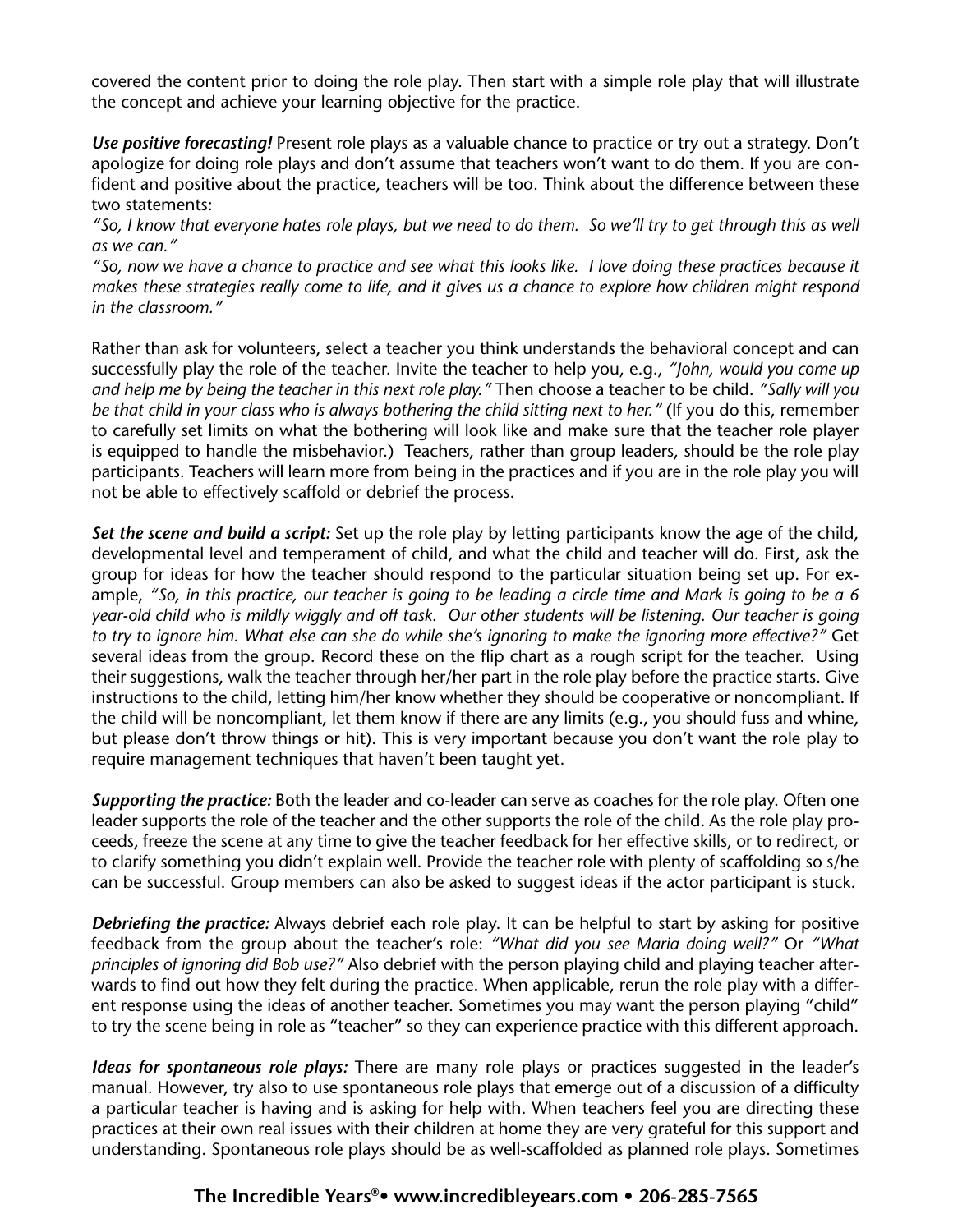a teacher will begin to enthusiastically describe a success she had with a particular student. These are perfect opportunities for the group leader to ask, *"Could you show us what you did? It would be so helpful to see it in action and help us learn from your experience."* 

*Caution:* Never set up a spontaneous role play that deals with a topic that the teachers have not yet covered in the program. So, in session 2, if a teacher brings up a high level misbehavior, you would not set up a role play that involved discipline. You might set up a role play that helped the teacher to think how he could praise a positive opposite behavior in that child or use social coaching for appropriate behaviors. It would be important to coach the child in the role play to be responsive to the praise and not to misbehave.

#### *Behavior Plans*

Behavior plans are an integral part of the TCM program. Teachers will work on plans during each session. For session one, it's necessary to allow at least an hour for behavior plans. In future sessions 45 minutes may be sufficient.

In the first session group leaders will walk teachers through a process of identifying one negative behavior for a target child and then using the strategies learned in each session to develop an intervention for that child. In subsequent sessions, teachers will add strategies from each day's content. It can be helpful to encourage teachers not to pick their hardest child, or to pick a less difficult behavior to start with.

It will be useful first to go through a sample behavior plan with the whole group. This may be done using a real example from one of the teachers in the group. It is often good to preselect a teacher who you think will be able to clearly present the details of the target child, and who will be able to select a clear target behavior. It's important that this example not be too complicated and that the teacher be on board with the process. Walk the whole group through the teacher's example, recording each step on the board so that all can see the plan unfolding. When you come to the intervention column, have the whole group brainstorm strategies from the day's learning that might be helpful in meeting the teacher's goal for the child. At the end of the brainstorm process, ask the teacher to choose which ideas she would like to try.

Next, break out teachers in small groups and have each teacher (or teacher team) work on a plan for a selected target child. Teachers bring back these plans every session and add to them. It is okay for teachers to begin a new plan in a later session, but then it's important to fill out all prior steps (e.g., if starting a new plan in session 3, it's important to complete proactive strategies, relationship building, praise and coaching, and incentives). Extra behavior plan forms can be found on the web site at [www.](http://www.incredibleyears.com/resources/gl/teacher-program/) [incredibleyears.com/resources/gl/teacher-program/](http://www.incredibleyears.com/resources/gl/teacher-program/) in the extras for teacher group leaders.

# *Incorporating Parent Involvement in Every Workshop*

Involving parents is a theme that should be covered in every workshop. For example, in workshop one where teachers are talking about building relationships with students, group leaders will lead discussions about why developing a relationship with their students' parents is also important for their student relationships. You may even do role plays of how to make friendly calls to parents to show support of their child. In workshop 2, group leaders will help teachers understand the importance of positive notes home to parents about their children's school progress.

Similarly in the remaining workshops consistently encourage teachers to consider parent involvement in determining incentives for students and sharing strategies about positive opposite behaviors to give attention to as well as planning ignoring for inappropriate behaviors. There are **teacher to parent communication letters** for every workshop topic. These letters include suggested home activities and tips such as reviewing classroom and or family rules with children, us-

# **The Incredible Years®• www.incredibleyears.com • 206-285-7565**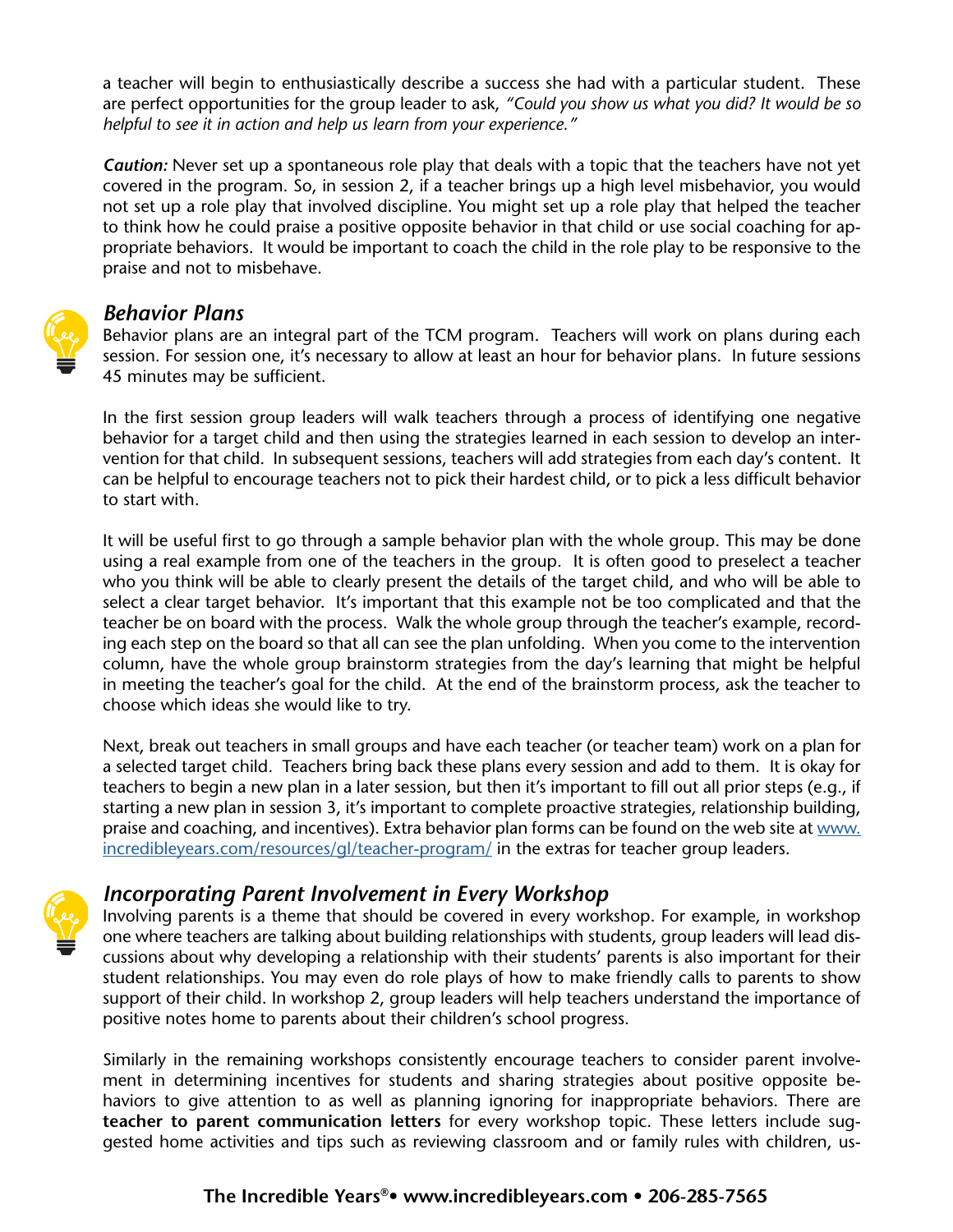ing academic and persistence coaching, ways to encourage social coaching, calm down strategies and how to problem solve with children. These letters provide parents with some tips that support their children's learning in the classroom and also provide **parent to teacher communication letters** for return messages. See your leader's manual or website for downloadable versions: [www.incredibleyears.com/resources/gl/teacher-program/](http://www.incredibleyears.com/resources/gl/teacher-program/).

# *Review of Key Concepts, End of Day, Self-Reflection Checklists*

In ending the day, it is important to do several things. First, the group leader should provide a review of the key learning from the day. Second, the recommended classroom activities to be done prior to the next workshop must be explained, and teachers should be encouraged to set a realistic goal for how he or she will implement some of the strategies in the classroom. One idea is to use the self-reflection inventories for principles review and goal setting. For example, have teachers look at the self-reflection inventory and say: *"Take about 5 minutes to do this self-evaluation. As you do, I'd like you to think about which of these concepts are strengths for you—star one or two that you feel you are really good at. Also, think about which of these are ideas that you'd like to do more of. Then I'll ask you to share one of your strengths and to pick one thing to share with the group that you want to do more of before next session."* Next have each teacher share a strength and a goal, and record these on a flip chart. You can use these goals to structure your check in during the next session and the exercise will also provide a review of some key concepts because many of the items on the inventory will tie into your key concepts. When you review specific classroom assignments, you can remind them of their goal (it will almost always fit into the classroom assignment).

# *Praise Teachers Often*

Sometimes when new group leaders start leading groups, they are so preoccupied with the videos, new content schedule and group process methods that they forget to praise teachers for their input and ideas. It is important to listen carefully to what teachers have tried to do in their classrooms and praise their small steps towards behavior change. Remember that the teachers are professionals with many years of classroom experience and their ideas will add richness to the training. Ask your co-lead-

er to help praise teachers' ideas, principles and insights. Give out stickers, small candies and awards to those who completed classroom activities, read chapters, or tried something new. Be excited about their learning process and successes! Remember that you are modeling the praise and encouragement you want teachers to use in their classrooms. Take a look at the teacher tool awards on our web site as these can be copied and given to teachers to acknowledge their successes.

[www.incredibleyears.com/resources/gl/teacher-program/](http://www.incredibleyears.com/resources/gl/teacher-program/)

# **Building Positive Behavior Tool Award To: Child Directed Play**

# **Do Short Buddy Buzzes**

Buzzes are when you ask teachers to "buzz" with another teacher to share and write down their ideas for a particular topic (e.g., recording "positive opposite" behaviors of negative behaviors, rewriting negative thoughts, or negative commands, or sharing calming strategies). The benefit of doing a

paired buzz instead of a group brainstorm is that every teacher is immediately engaged in a task and involved in coming up with solutions. In large group brainstorms, perhaps only half the group contributes ideas and the other half is disengaged, or quiet, or distracted. After the buzz (3-5 minutes) is completed, each buddy can report on their buddy's ideas and these can be recorded by the co-leader on the flip chart. These are fun for everyone –try them out! Be sure to check out the buzz handouts in your manual for these exercises.



# *Review Self-Monitoring Checklists*

It is important that each teacher has a class activities notebook that she can take home with workshop notes and handouts. Teachers also need a personal folder that is kept at the school/center/agency by





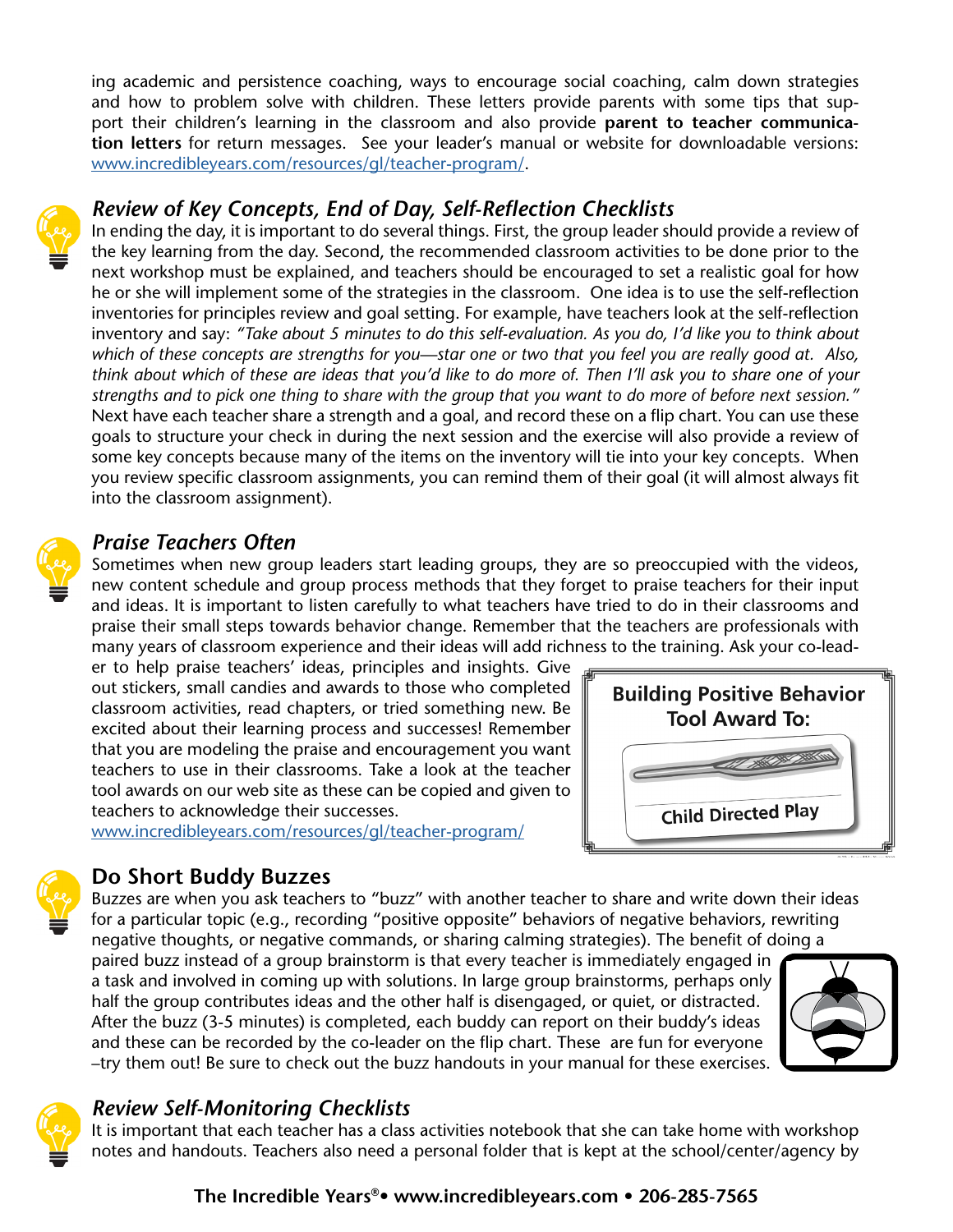the group leader. In this folder you put the teachers' goals and their self-monitoring checklists. Each workshop teachers make a commitment on their self-monitoring checklist regarding their goals for the upcoming weeks in terms of reading, classroom practice activities and buddy calls. The following session they record on this checklist whether they met their goals and what they will work for the next workshop. Teachers also place their written classroom assignments in these folders so the group leader can review it between workshops. Your job as group leader is to be a kind of "coach" – to praise teachers for their successes with class activities and problem solve with them solutions to overcome their barriers to achieving their goals and to provide support so that they can set up achievable goals. This folder is a personal way for group leaders to provide individual and private feedback to each teacher in the group.

# *Call and Visit Teachers Between Sessions*

It is highly recommended that group leaders make visits to teachers' classrooms. In an ideal situation, teachers would be visited at least once between each workshop. These school observations and meetings follow the same collaborative approach as the IY group workshops. Group leaders ask teachers what they would like to get out of your visit to their classroom. The group leader may observe part of a lesson, focusing on a goal that the teacher has specified. Often these are taken from the self-reflection inventories or are related to the behavior plan and target students that teachers are working on. Additionally, the group leader may model particular teaching skills such as how to use the Wally Problem Solving books, or use of puppets, or use of spontaneous rewards such as stickers or hand stamps, and support the teacher in the classroom as needed. These visits should not be framed as an assessment or test of their skill level, rather a way to understand their classroom demands and help support their efforts and tailor their behavior plans. After the classroom visit, teachers and the group leader meet to review the teacher's goals and behavior plans. The group leader gives positive feedback to the teacher about his or her strengths. Together the group leader and teacher collaborate and problem solve about additional goals or solutions to classroom issues. If an in-person visit is not possible, these meetings may be done using a video clip that the classroom teacher has filmed of something they did in their classroom.

Group leaders will find that some teachers will need more support between workshops than others either because of the number of children with behavior problems or because of the amount of experience the teacher has had previously. Ideally, group leaders will assess which teachers could benefit from more support and coaching between workshops. Teachers may also be directed to resources and articles on the web site that they might find helpful. See [www.incredibleyears.com/resources/gl/](http://www.incredibleyears.com/resources/gl/teacher-program/) [teacher-program/](http://www.incredibleyears.com/resources/gl/teacher-program/)



# *Keeping Contact and Supporting Teachers Between Workshops*

In addition to making a school visit between workshops, group leaders can also keep contact with teachers by sending them emails to ask how they are doing or by setting up telephone calls to touch bases in regard to their success with their behavior plans. There is also a set of teacher editable buzz letters that go with each workshop that can be sent out by group leaders shortly after the workshop that summarize the key principles covered in the workshop and remind teachers of the classroom assignments and goals. These can found in Extras for Teacher Group Leaders ~ Teacher buzz forms [www.incredibleyears.com/resources/gl/teacher-program/](http://www.incredibleyears.com/resources/gl/teacher-program/)



# *Work Collaboratively with Your Co-Leader*

It is important that the two leaders work together to plan their workshops. Leaders should decide who is showing particular vignettes, who is looking for "principles" from teacher comments, handing out prizes, and writing down key principles on the flip chart. It is very helpful for teachers to see the leaders collaborating and working together to lead the groups. When you break out for small group practices each leader can coach a different dyad or triad and give individual feedback. Leaders should respect each other and praise each other's ideas. It is generally a good idea for one leader to be the "content leader" and the other the "process leader." Group leaders usually take turns in these roles,